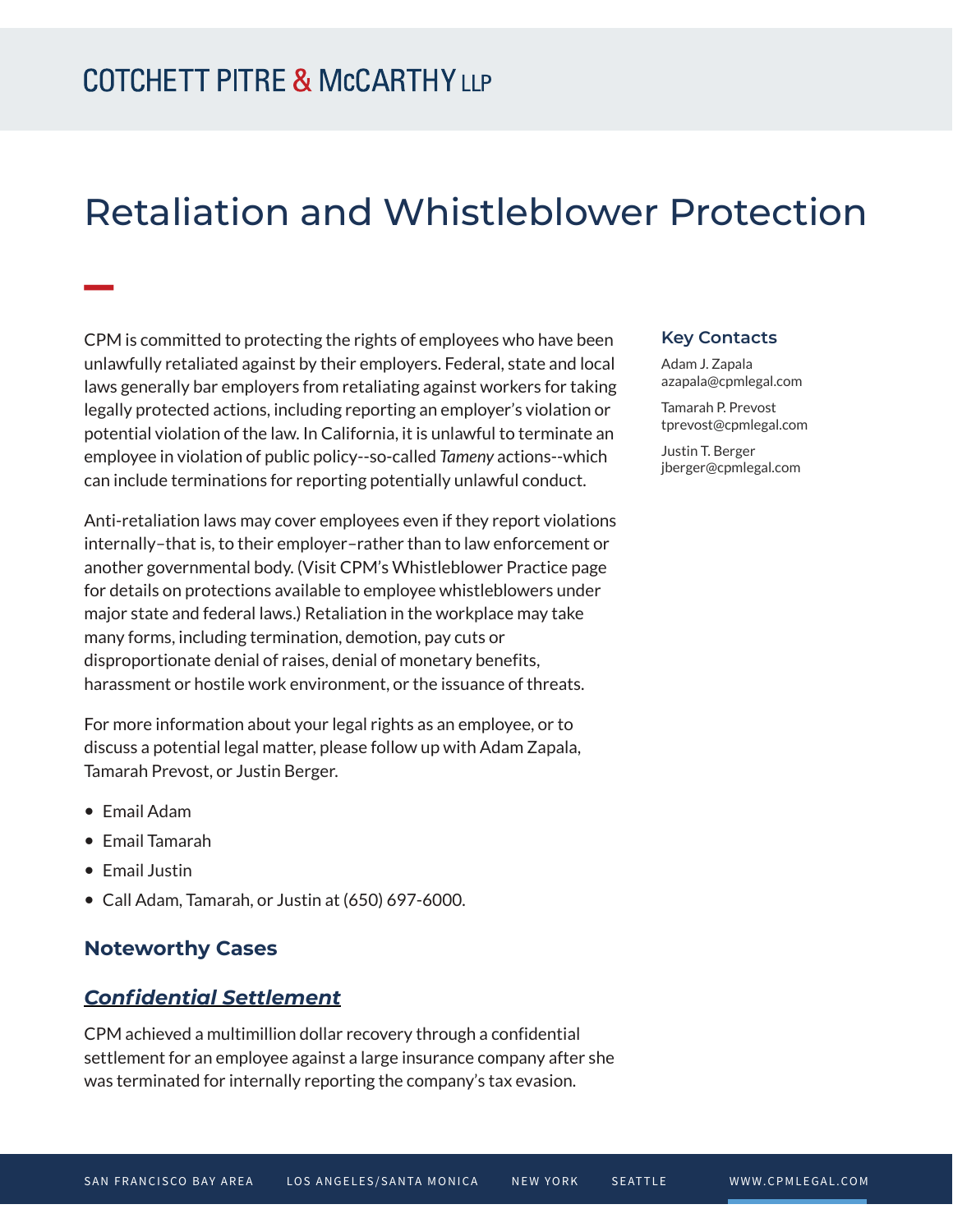# **COTCHETT PITRE & McCARTHY LLP**

RETALIATION AND WHISTLEBLOWER PROTECTION

### *Confidential Settlement*

**William Company** 

CPM achieved a multimillion dollar recovery through a confidential settlement for an employee against a large technology company after he was terminated for opposing the CEO's discriminatory practices against women.

### *Confidential Settlement*

CPM achieved a six-figure recovery through a confidential settlement for an employee against a municipality after the employee was terminated for opposing the entity's violations of the law.

### *Confidential Settlement*

CPM resolved a case confidentially on behalf of an employee terminated from a health care company for whistleblowing.

#### *Confidential Settlement*

CPM obtained a favorable confidential settlement for an employee terminated for exercising rights protected under the California Labor Code.

#### **News**

CPM Helps Former City Attorney, Randolph Hom, Begins Process for Multimillion Dollar Lawsuit for Unlawful Discharge Against City of Cupertino 10.22.2018

CPM Partner Justin T. Berger Will Be Featured on CBS's New Primetime Series, "Whistleblower" 07.17.2018

CPM Files Lawsuit Against Hyperloop One for Retaliation and Assault 07.12.2016

CPM Client Former City Attorney for the City of Milpitas Files Complaint for Unlawful Termination 02.16.2016

CPM client former city attorney files legal claim against Milpitas alleging he was fired out of retaliation